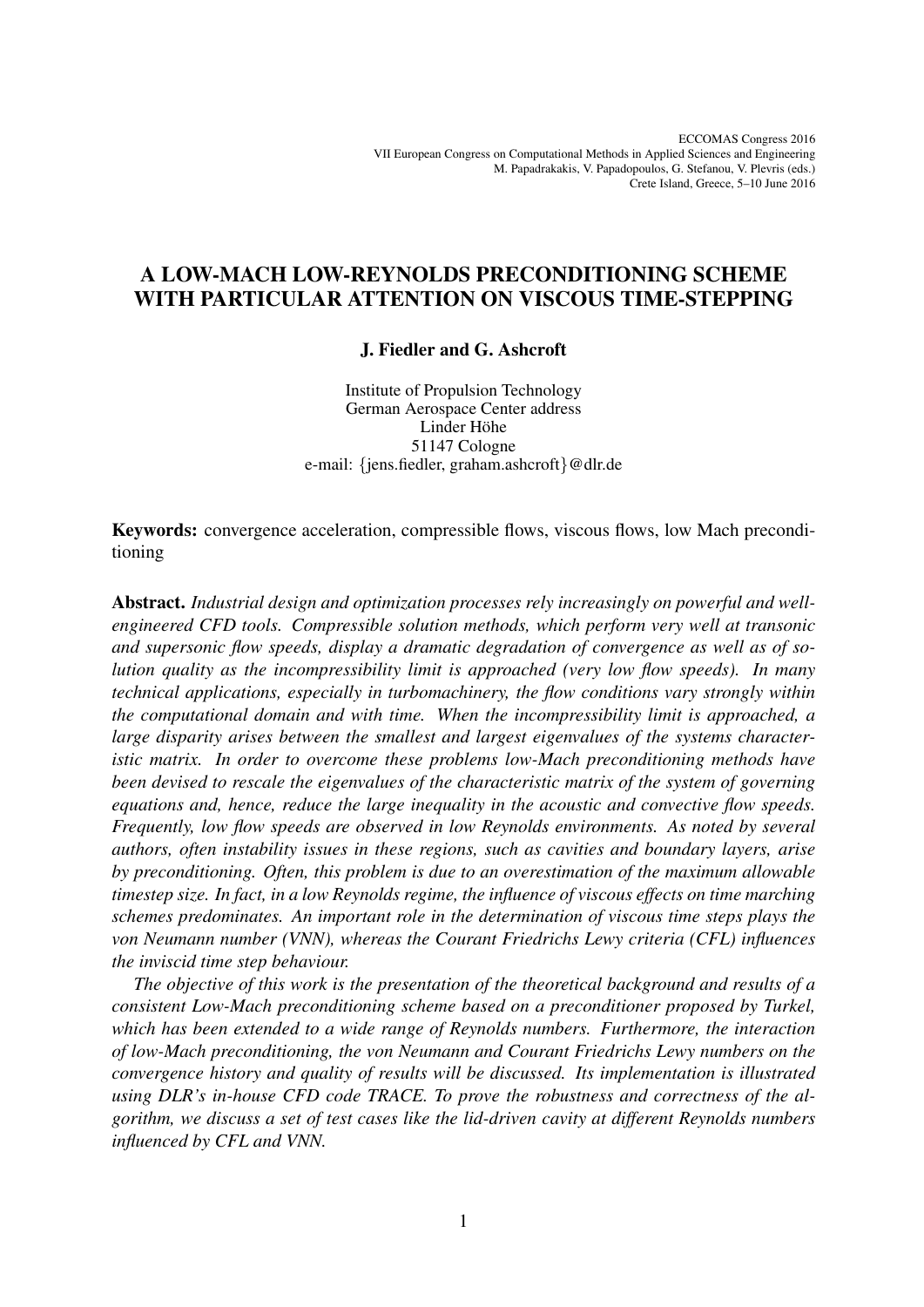#### 1 INTRODUCTION

Complex technical systems, such as turbomachinery configurations, involve large variations of different flow topologies. Some regions contain very low flow speeds whilst others are decidedly compressible. Exemplary, in the main flow passage of a turbomachinery configuration relatively high flow speeds dominate. Locally small Mach numbers can be found in cavity and seals regions. Numerical simulations of turbomachinery components are mostly performed by density-based flow solvers. At low flow speeds, fully compressible solution methods converge extremely slow, due to the large disparity between the convective and acoustic speeds. In addition, a dramatic degradation of the solution quality can by observed.

In order to overcome these problems, low-Mach preconditioning operators have been developed to reduce the difference between the largest and smallest eigenvalues of the system's characteristic matrix [\[1\]](#page-6-0). Pre-multiplication of the time derivative of the Euler or Navier-Stokes system of equations by a suitable matrix rescales the various characteristic velocities. Preconditioning does not only reduce the stiffness of the system but also significantly increase the accuracy at low flow speeds. In the past, several preconditioning operators have been published, e.g. [\[10,](#page-6-1) [1,](#page-6-0) [12,](#page-6-2) [13\]](#page-6-3). A comprehensive overview of the low Mach preconditioning operators, developed during the last decades, can be found in the work of Depcik [\[2\]](#page-6-4). As noted by several authors low-Mach preconditioning can cause stability problems in viscous regimes [\[3,](#page-6-5) [6\]](#page-6-6). This is due to overestimation of the maximum allowable timestep size. In fact, in a low Reynolds regime the time steps are predominated by the viscous eigenvalues. This aspect of preconditioned flows has been discussed previously by Choi and Merkle [\[13\]](#page-6-3) as well as Colin *et. al* [\[6\]](#page-6-6). Based on stability investigations the significant influence of viscosity on low Mach preconditioning has been proven. Based on a preconditioner proposed by Turkel [\[1\]](#page-6-0), in this paper we discuss the influence of an additional limitation term of the preconditioning parameter  $\beta^2$  on the numerical stability in a viscous environment, cf. [\[3,](#page-6-5) [6\]](#page-6-6).

Moreover, the validity and robustness of the method is demonstrated using a classical liddriven cavity configuration at different Reynolds, CFL and von Neumann numbers.

The improvements has been implemented in the CFD code TRACE, a fully implicit, parallel, hybrid, multi-block, Reynolds-Averaged Navier-Stokes flow solver specialised in the simulation of turbomachinery flows [\[5\]](#page-6-7).

### 2 NUMERICAL METHOD

<span id="page-1-0"></span>The non-dimensional time-dependent Navier-Stokes equations formulated in Cartesian coordinates read [\[4\]](#page-6-8)

$$
\frac{\partial \mathbf{Q}}{\partial t} + \frac{\partial \mathbf{f}}{\partial x} + \frac{\partial \mathbf{g}}{\partial y} + \frac{\partial \mathbf{h}}{\partial z} = \frac{1}{Re_a} \left( \frac{\partial \mathbf{f}_\nu}{\partial x} + \frac{\partial \mathbf{g}_\nu}{\partial y} + \frac{\partial \mathbf{h}_\nu}{\partial z} \right),\tag{1}
$$

where Q is the solution vector of the conservative variables  $(\rho, \rho u, \rho v, \rho w, \rho E)$  and f, g, h the inviscid fluxes given by, cf. [\[6\]](#page-6-6):

$$
\mathbf{f} = \begin{pmatrix} \rho u \\ \rho u^2 + p \\ \rho u v \\ \rho u w \\ \rho u H \end{pmatrix}, \quad \mathbf{g} = \begin{pmatrix} \rho v \\ \rho v u \\ \rho v^2 + p \\ \rho v w \\ \rho v H \end{pmatrix}, \quad \mathbf{h} = \begin{pmatrix} \rho w \\ \rho w u \\ \rho w v \\ \rho w^2 + p \\ \rho w H \end{pmatrix}, \tag{2}
$$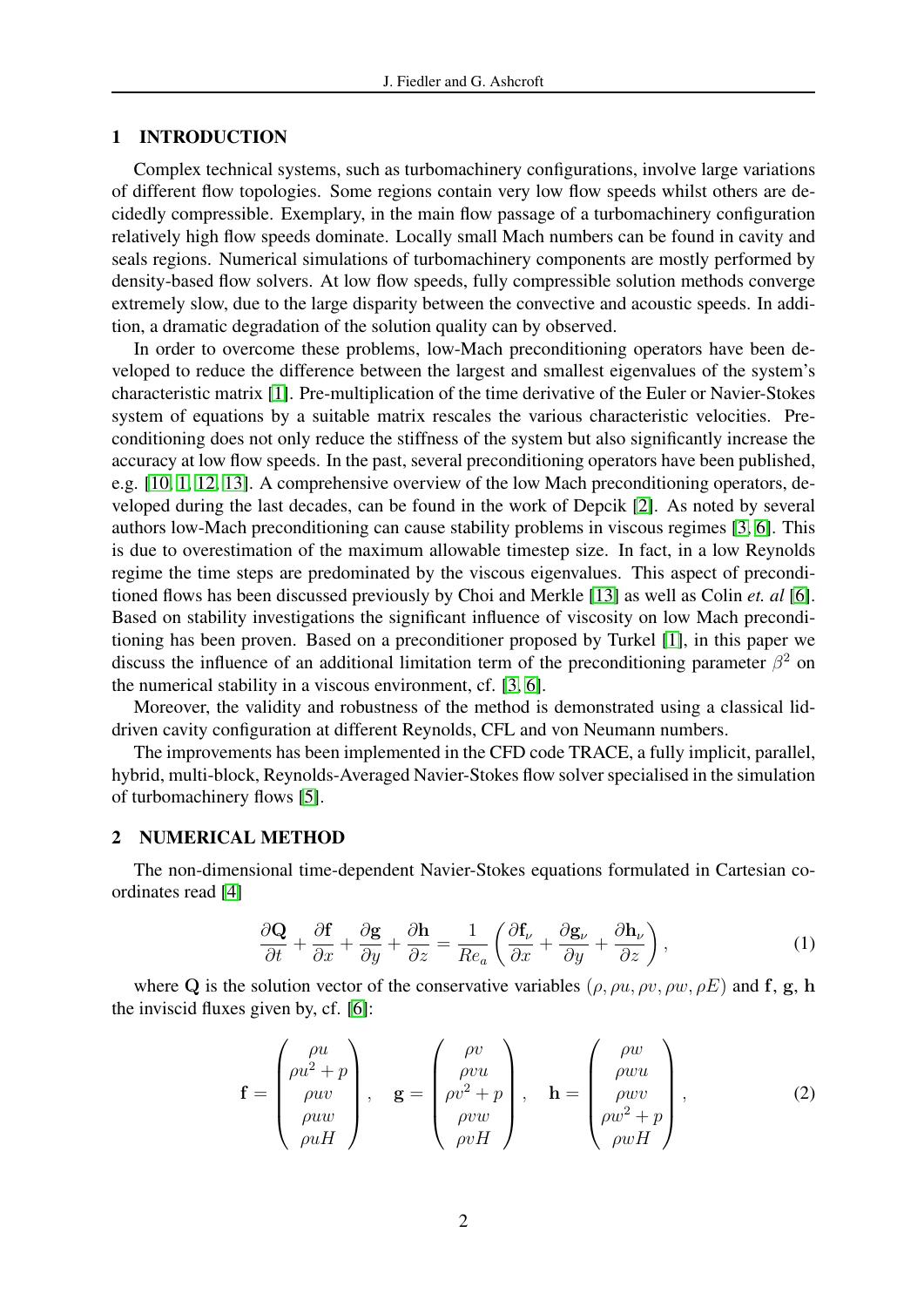where  $\rho$ ,  $u$ ,  $v$ ,  $w$  and  $p$  are the density, velocities and pressure, respectively. The quantities  $H$  and  $E$  are the specific total enthalpy and energy. The viscous fluxes are given by

$$
\mathbf{f}_{\nu} = \begin{pmatrix} 0 \\ \tau_{xx} \\ \tau_{xy} \\ \tau_{xz} \\ (\tau U)_x \end{pmatrix}, \quad \mathbf{g}_{\nu} = \begin{pmatrix} 0 \\ \tau_{yx} \\ \tau_{yy} \\ \tau_{yz} \\ (\tau U)_y \end{pmatrix}, \quad \mathbf{h}_{\nu} = \begin{pmatrix} 0 \\ \tau_{zx} \\ \tau_{zy} \\ \tau_{zz} \\ (\tau U)_z \end{pmatrix}.
$$
 (3)

The components of the viscous stress tensor are referred to as  $\tau_{ij}$  where  $i, j = x, y, z$ . The vector U contains the Cartesian velocity components. Source terms and heat flux contributions are not in the focus of the current work and have therefore been ignored. The fluid is considered as calorically perfect. Hence, the ratio of the specific heats is constant and set to 1.4. The acoustic Reynolds number is defined by

$$
Re_a = \frac{\rho^* a^* L^*}{\mu^*},\tag{4}
$$

where  $\rho^*$ ,  $a^*$ ,  $L^*$ ,  $\mu^*$  are the (dimensional) reference density, speed of sound, length and viscosity. The system of equations [\(1\)](#page-1-0) is spatially discretized using Roe's upwind approximation scheme [\[17\]](#page-6-9). The (preconditioned) inviscid fluxes at the cell faces are computed as

$$
\mathbf{F}_{i+1/2} = \frac{1}{2} \left( \mathbf{F}_L + \mathbf{F}_R \right) - \frac{\partial \mathbf{Q}}{\partial \mathbf{U}} \mathbf{P}_U^{-1} |\mathbf{P}_U \mathbf{D}_U| \frac{\partial \mathbf{U}}{\partial \mathbf{Q}} \left( \mathbf{Q}_L - \mathbf{Q}_R \right), \tag{5}
$$

where  $\mathbf{Q}_L$  and  $\mathbf{Q}_R$  are the states at the left and right side of the cell face. The term  $\mathbf{P}_U^{-1}$  $_U^{-1}|\mathbf{P}_U\mathbf{D}_U|,$ where  $\mathbf{D}_U = \kappa \cdot \frac{\partial \mathbf{F}}{\partial \mathbf{U}}$  $\frac{\partial \mathbf{F}}{\partial \mathbf{U}}$ , is known as the stabilisation term and leads after a matrix decomposition of the flux Jacobians, to  $P_U^{-1}M_U|\Lambda|M_U^{-1}$ . The primitive variable system  $(\rho, u, v, w, p)$  is denoted as U. Based on a metric proposed by Hirsch [\[4\]](#page-6-8) the preconditioned left and right eigenvector matrices are

$$
\mathbf{M}_{U}^{-1} = \begin{pmatrix} \hat{\kappa}_{x} & 0 & \hat{\kappa}_{z} & -\hat{\kappa}_{y} & -\hat{\kappa}_{x} \frac{1}{a^{2}} \\ \hat{\kappa}_{y} & -\hat{\kappa}_{z} & 0 & \hat{\kappa}_{x} & -\hat{\kappa}_{y} \frac{1}{a^{2}} \\ \hat{\kappa}_{z} & \hat{\kappa}_{y} & -\hat{\kappa}_{x} & 0 & -\hat{\kappa}_{z} \frac{1}{a^{2}} \\ 0 & \hat{\kappa}_{x} & \hat{\kappa}_{y} & \hat{\kappa}_{z} & -\frac{\hat{\lambda}_{1} - \hat{\lambda}_{4}}{\beta^{2} a^{2} \rho} \\ 0 & -\hat{\kappa}_{x} & -\hat{\kappa}_{y} & -\hat{\kappa}_{z} & \frac{\hat{\lambda}_{1} - \hat{\lambda}_{5}}{\beta^{2} a^{2} \rho} \end{pmatrix}
$$
\n
$$
\mathbf{M}_{U} = \begin{pmatrix} \hat{\kappa}_{x} & \hat{\kappa}_{y} & \hat{\kappa}_{z} & \frac{\rho \beta^{2}}{\hat{\lambda}_{4} - \hat{\lambda}_{5}} & \hat{\lambda}_{4} - \hat{\lambda}_{5} \\ 0 & -\hat{\kappa}_{z} & \hat{\kappa}_{y} & \hat{\kappa}_{x} \frac{\hat{\lambda}_{1} - \hat{\lambda}_{5}}{\hat{\lambda}_{4} - \hat{\lambda}_{5}} & \hat{\kappa}_{x} \frac{\hat{\lambda}_{1} - \hat{\lambda}_{4}}{\hat{\lambda}_{4} - \hat{\lambda}_{5}} \\ \hat{\kappa}_{z} & 0 & -\hat{\kappa}_{x} & \hat{\kappa}_{y} \frac{\hat{\lambda}_{1} - \hat{\lambda}_{5}}{\hat{\lambda}_{4} - \hat{\lambda}_{5}} & \hat{\kappa}_{y} \frac{\hat{\lambda}_{1} - \hat{\lambda}_{4}}{\hat{\lambda}_{4} - \hat{\lambda}_{5}} \\ -\hat{\kappa}_{y} & \hat{\kappa}_{x} & 0 & \hat{\kappa}_{z} \frac{\hat{\lambda}_{1} - \hat{\lambda}_{5}}{\hat{\lambda}_{4} - \hat{\lambda}_{5}} & \hat{\kappa}_{z} \frac{\hat{\lambda}_{1} - \hat{\lambda}_{4}}{\hat{\lambda}_{4} - \hat{\lambda}_{5}} \end{pmatrix}
$$
\n
$$
0 \quad 0 \quad 0 \quad \frac{\rho \beta^{2} a^{2}}{\hat{\lambda}_{4} - \hat{\lambda}_{5}} \quad \frac{\rho \
$$

where  $\kappa_x$ ,  $\kappa_y$  and  $\kappa_z$  are the metric components. The preconditioning operator  $P_U$  and its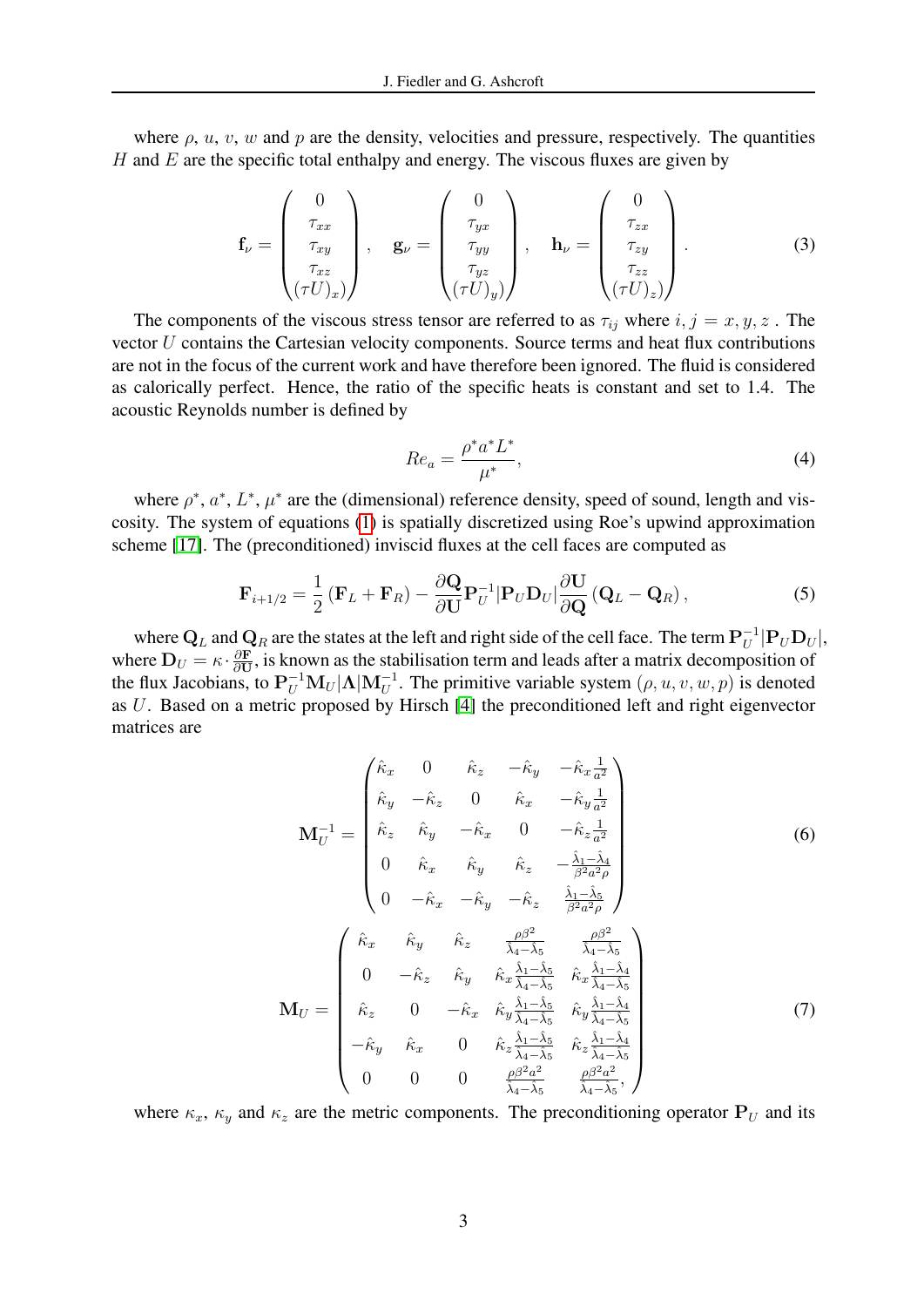inverse  ${\bf P}_U^{-1}$  $U$ <sup>-1</sup>, proposed by Turkel [\[10\]](#page-6-1) and formulated in primitive variables, reads

$$
\mathbf{P}_{U}^{-1} = \begin{pmatrix} 1 & 0 & 0 & 0 & -\frac{\beta^{2}-1}{a^{2}\beta^{2}} \\ 0 & 1 & 0 & 0 & 0 \\ 0 & 0 & 1 & 0 & 0 \\ 0 & 0 & 0 & 1 & 0 \\ 0 & 0 & 0 & 0 & \beta^{-2} \end{pmatrix} \qquad \mathbf{P}_{U} = \begin{pmatrix} 1 & 0 & 0 & 0 & \frac{\beta^{2}-1}{a^{2}} \\ 0 & 1 & 0 & 0 & 0 \\ 0 & 0 & 1 & 0 & 0 \\ 0 & 0 & 0 & 1 & 0 \\ 0 & 0 & 0 & 0 & \beta^{2} \end{pmatrix}
$$
(8)

The diagonal matrix  $\Lambda$  contains the (preconditioned) normalised eigenvalues which are given by

<span id="page-3-0"></span>
$$
\hat{\lambda}_{1,2,3} = u\hat{\kappa}_x + v\hat{\kappa}_y + w\hat{\kappa}_z \tag{9}
$$

$$
\hat{\lambda}_{4,5} = \frac{1}{2} \left( 1 + \beta^2 \right) \hat{\lambda}_1 \pm \frac{1}{2} \sqrt{\left( 1 - \beta^2 \right)^2 \hat{\lambda}_1^2 + 4 \beta^2 a^2}
$$
\n(10)

The components of the metric vector have been normalised by

$$
\hat{\kappa}_i = \frac{\kappa_i}{\|\kappa\|} \tag{11}
$$

which results in

$$
\hat{\lambda}_i = \frac{\lambda_i}{\|\kappa\|} \tag{12}
$$

The system of equations [\(1\)](#page-1-0) is temporally discretised by a first order Euler backward discretisation scheme. Within this work steady state cases have been considered only and a pseudo-time step  $\tau$  has been introduced to control the residual behaviour, cf. [\[8\]](#page-6-10) The preconditioning operator modifies the pseudo-time  $\tau$  and the residual R. Therefore, the update vector  $\triangle$ Q at time step m reads

$$
\Delta \mathbf{Q} = -\mathbf{R}^m \left( \frac{\mathbf{P}_Q^{-1}}{\Delta \tau} + \left. \frac{\partial \mathbf{R}}{\partial \mathbf{Q}} \right|^{m} \right)^{-1} \tag{13}
$$

The pseudo-time step  $\Delta \tau_i$  considered for a cell i is determined by applying the CFL condition

$$
\Delta \tau_i = CFL \frac{\Delta h_i}{\lambda_{4,i} + \delta \frac{CFL}{VNN} \lambda_{\nu,i}} \tag{14}
$$

where  $\Delta h_i$  is a characteristic length of the cell volume,  $\lambda_{4,i}$  is given by [\(10\)](#page-3-0) and  $\lambda_{v,i}$  is defined by [\[7,](#page-6-11) [14\]](#page-6-12)

$$
\lambda_{\nu,i} = \max\left(\frac{4}{3\rho}, \frac{\gamma}{\rho}\right) \left(\frac{\mu_L}{Pr_L} + \frac{\mu_T}{Pr_T}\right) \frac{1}{\Delta h_i},\tag{15}
$$

where  $Pr<sub>L</sub>$  and  $Pr<sub>T</sub>$  are the laminar and turbulent Prandtl numbers. The laminar and turbulent dynamic viscosity coefficients are denoted by  $\mu_L$  and  $\mu_T$ , respectively. For purely inviscid consideration  $\delta = 0$ .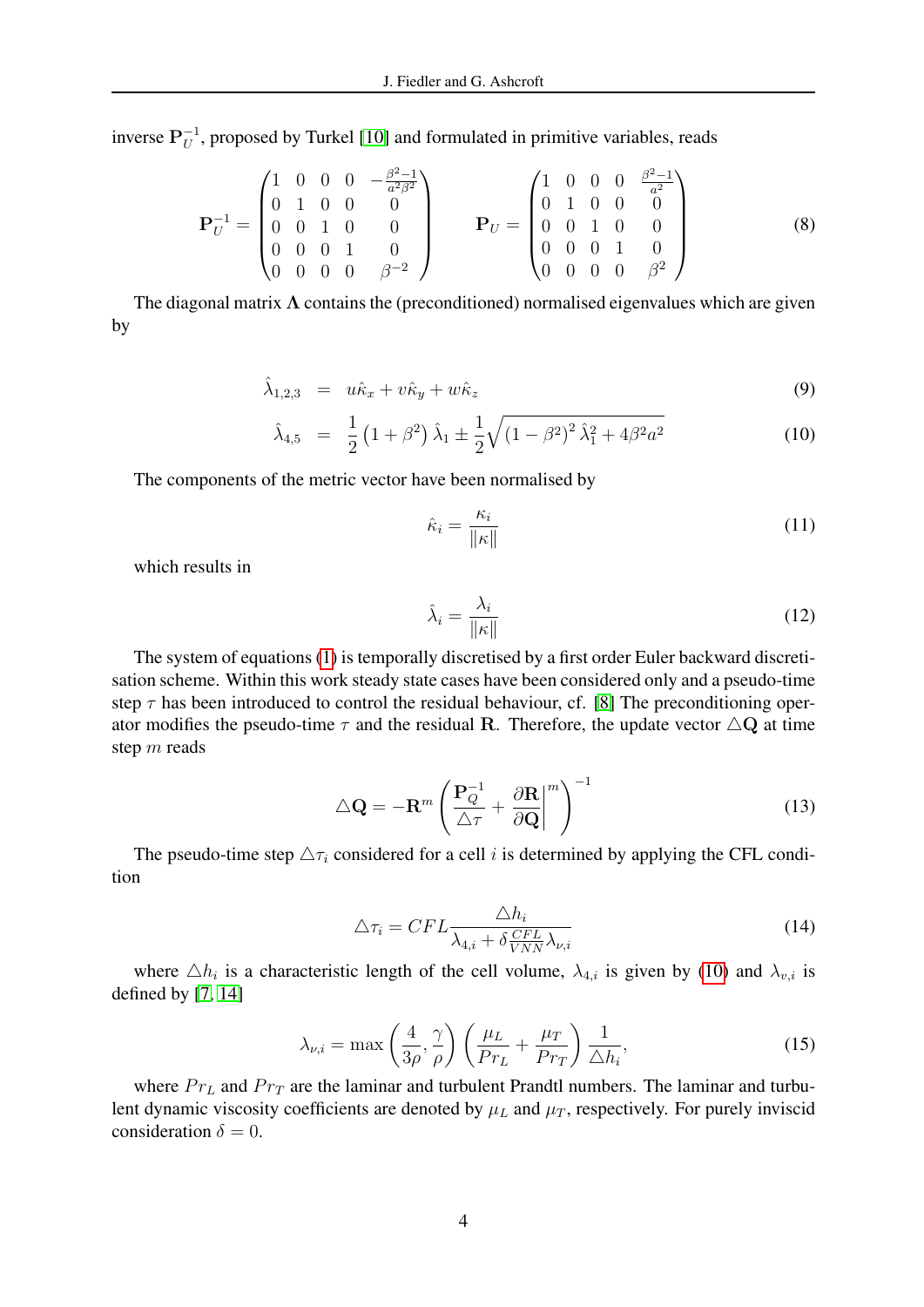The preconditioning parameter  $\beta^2$  is related to the local Mach number M and is initially defined as [\[6\]](#page-6-6)

$$
\beta^2 = \min\left(\max\left(M^2, \beta_{\min}^2\right), 1\right). \tag{16}
$$

In order to avoid singularities in the preconditioning matrices  $\beta_{min}^2$  should be set to some appropriate value. Moreover, the choice of  $\beta_{min}^2$  strongly influences the stability of the pre-conditioned system. As stated by several authors [\[1,](#page-6-0) [15\]](#page-7-0),  $\beta_{min}^2$  should not be extremely small compared to the general flow velocity. Turkel [\[1\]](#page-6-0) suggests to set  $\beta_{min}^2$  to  $K_1 M_{ref}^2$ , where  $K_1$  is a problem-dependent constant and  $M_{ref}$  a reference Mach number, i.e. often the inflow Mach number. In the current investigations  $\beta_{min}^2 = 10^{-5}$ . In the vicinity of stagnation points the local Mach number approaches zero. Darmofal and Siu [\[11\]](#page-6-13) suggests to limit  $\beta^2$  additionally by the local pressure gradient  $K_2$ max ( $|\Delta p|/_{\rho a^2}$ ), where  $\Delta p = p_r - p_l$  and  $p_r$  and  $p_l$  are the pressures of the particular states and  $K_2$  is a problem-dependent constant. Hence,  $\beta^2$  reads

$$
\beta^2 = \min\left(\max\left(M^2, \beta_{min}^2, K_2 \max_{faces}\left(\frac{|\Delta p|}{\rho a^2}\right)\right), 1\right). \tag{17}
$$

Venkateswaran [\[3\]](#page-6-5) suggests to limit  $\beta^2$  at low  $Re$  numbers using the diffusion velocity defined by

$$
v_{vis} = \frac{\nu}{\triangle x},\tag{18}
$$

where  $\nu$  is the kinematic viscosity related to the dynamic viscosity  $\mu$  via  $\nu = \mu/\rho$ . Hence,

$$
v_{vis} = \frac{\mu}{\rho \triangle x} \tag{19}
$$

In order to determine a low Reynolds limit for  $\beta^2$  the viscous Mach number is introduced by

$$
M_{vis} = \frac{v_{vis}}{a}.\tag{20}
$$

<span id="page-4-0"></span>Within the current work, the results above have been combined to obtain

$$
\beta^2 = \min\left(\max\left(M^2, \beta_{\min}^2, K_2 \max_{faces}\left(\frac{|\Delta p|}{\rho a^2}\right), M_{vis}^2\right), 1\right). \tag{21}
$$

The discretised algebraic system of equations has been solved using a symmetric Gauss-Seidel algorithm (SGS) and a predictor-corrector Gauss-Seidel scheme (PC-SGS). All calculations have been performed in double precision.

#### 3 RESULTS

The lid-driven cavity configuration has been chosen to prove the correctness and accuracy of the algorithm. Often, this problem serves as a benchmark for the incompressible Navier-Stokes equations [\[18,](#page-7-1) [16\]](#page-7-2). Despite its simple setup, it allows a wide range of numerical properties and stability issues to be studied. Depending on the Reynolds number, the flows are characterised by multiple counter rotating recirculation regions in the corners of the cavity. The computational domain consists of a square where the upper wall moves at a constant horizontal velocity. All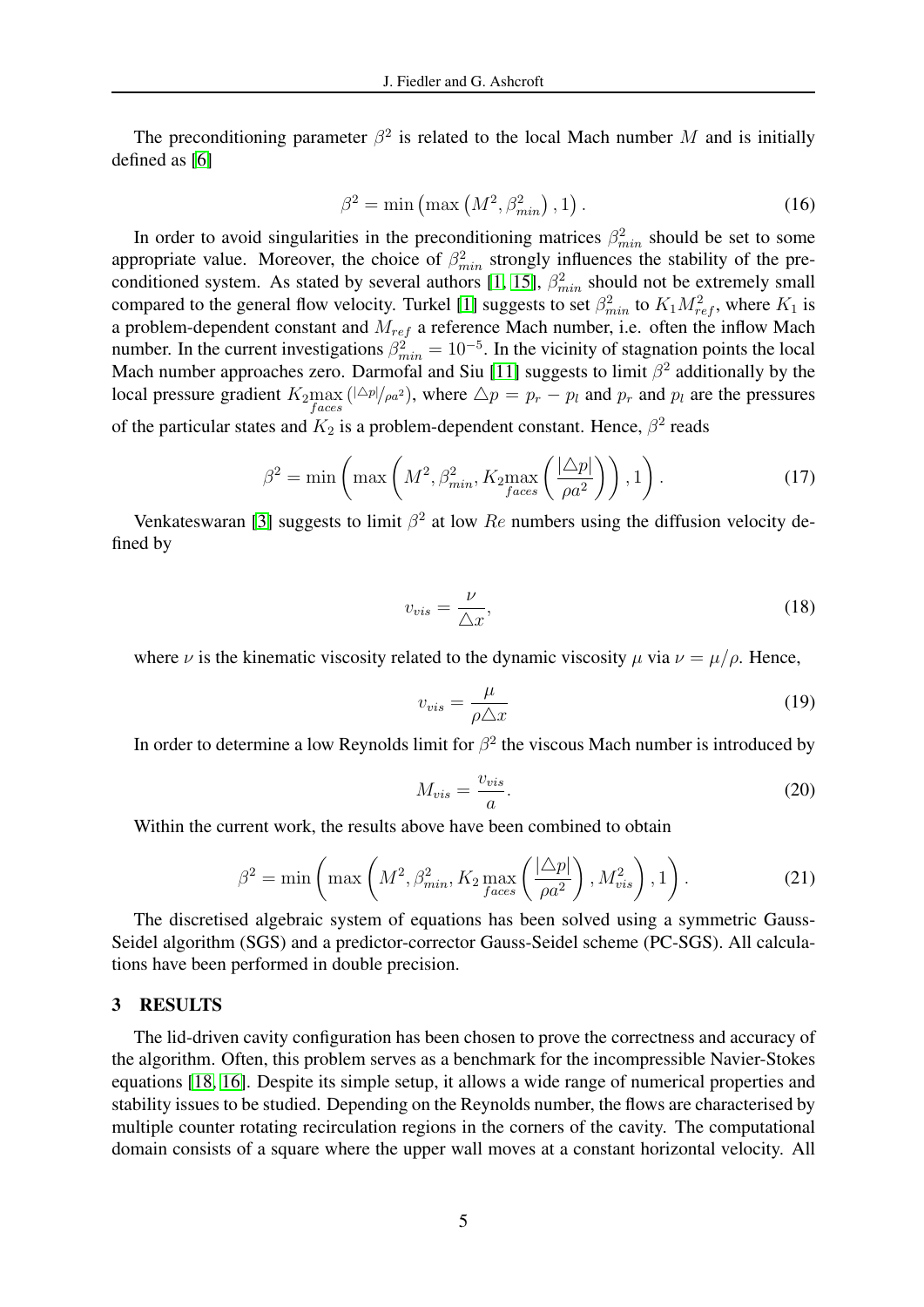walls are considered adiabatic. The Reynolds number considered within this configuration is defined by

$$
Re_1 = \frac{\rho^* u_{Wall}^* L^*}{\mu^*}.
$$
\n(22)

Numerical studies have been performed modifying the Reynolds number  $Re_1$  by varying the reference length  $L^*$ . The latter scales the size of the configuration keeping  $u_{Wall}^*$  constant and therefore the velocity distribution within the domain over the whole range of  $Re<sub>1</sub>$ .

For  $Re_1$  = 1000 grid independency studies have been carried out for different mesh sizes generated by successive refinement. Figures [\(5\)](#page-9-0) and [\(6\)](#page-9-1) show the v-velocity profiles along a horizontal line and the u-velocity profiles along a vertical line passing through the centre of the cavity. The results are in very good agreement with those obtained by Ghia *et. al.* [\[18\]](#page-7-1). Based on the mesh resolution results the computational grid is set to 81 x 81 cells without refinement at the walls.

The streamlines computed at Reynolds number  $Re_1 = 1$  and  $Re_1 = 100$  are shown in figures [\(1\)](#page-7-3) and [\(3\)](#page-8-0). Low-mach preconditioning does not show to have a significant influence on the results but provide a higher convergence rate at low CFL numbers, see figures [\(2\)](#page-7-4) and [\(4\)](#page-8-1). Calculations have been performed with  $CFL = 1$  and  $CFL = 25$ . Both, the preconditioned and non-preconditioned solutions are in very good agreement with those published in the available literature, e.g [\[13\]](#page-6-3).

In contrast to the non-preconditioned calculations obtained at  $Re_1 = 1$  and  $Re_1 = 100$  the quality of the results for  $Re_1 = 1000$  presented in figure [\(7a\)](#page-10-0) are not in accordance to those computed by low Mach preconditioning, see figure [\(7c\)](#page-10-1). The solution quality has been considerably improved using a low Mach preconditioning technique. The influence of  $M_{vis}$  on the numerical stability of a preconditioned calculation have been studied with SGS and PC-SGS. The solution quality diminishes drastically using a low Mach preconditioned SGS without additional modifications for low Reynolds environments as predicted by equation [\(21\)](#page-4-0), figures [\(8\)](#page-10-2) and [\(7b\)](#page-10-3). The secondary recirculation patterns at the corners of the cavity are inadequately formed. The improvement in numerical stability through  $M_{vis}$  on a low-Mach preconditioned predictor-corrector scheme is less important, but clearly recognisable, see figure [\(9\)](#page-11-0). This emphasis the necessity to limit  $\beta^2$  by  $M_{vis}$  at low Reynolds numbers.

Low Mach preconditioning alleviates the strong disparity between the smallest and largest eigenvalues. Consequently, in low Reynolds regions it is inappropriate to use a purely inviscid scheme as the smaller the largest convective eigenvalue becomes the more important the largest viscous eigenvalue in a viscous regime becomes. Therefore, the convergence rate is no longer primarily determined by the low Mach preconditioner and CFL number but rather by the von Neumann number and largest viscous eigenvalue. Figures [\(10\)](#page-11-1) and [\(11\)](#page-12-0) present the convergence history of a lid-driven cavity calculation at  $Re_1 = 1000$  at constant CFL and increasing VNN number up-to 10. Clearly, the viscous eigenvalue strongly alters the convergence rate but, based on the current configuration, has only a minor impact on the solution quality.

#### 4 CONCLUSIONS

The numerical stability of a low-Mach preconditioned scheme is strongly influenced by a low-Reynolds modification of the preconditioning parameter  $\beta$ . In this work a consistent formulation of a preconditioning scheme applicable to a wide range of Reynolds and Mach numbers has been presented in the context of a fully-implicit three-dimensional compressible Navier-Stokes flow solver demonstrated. The validity has been proved using a classical lid-driven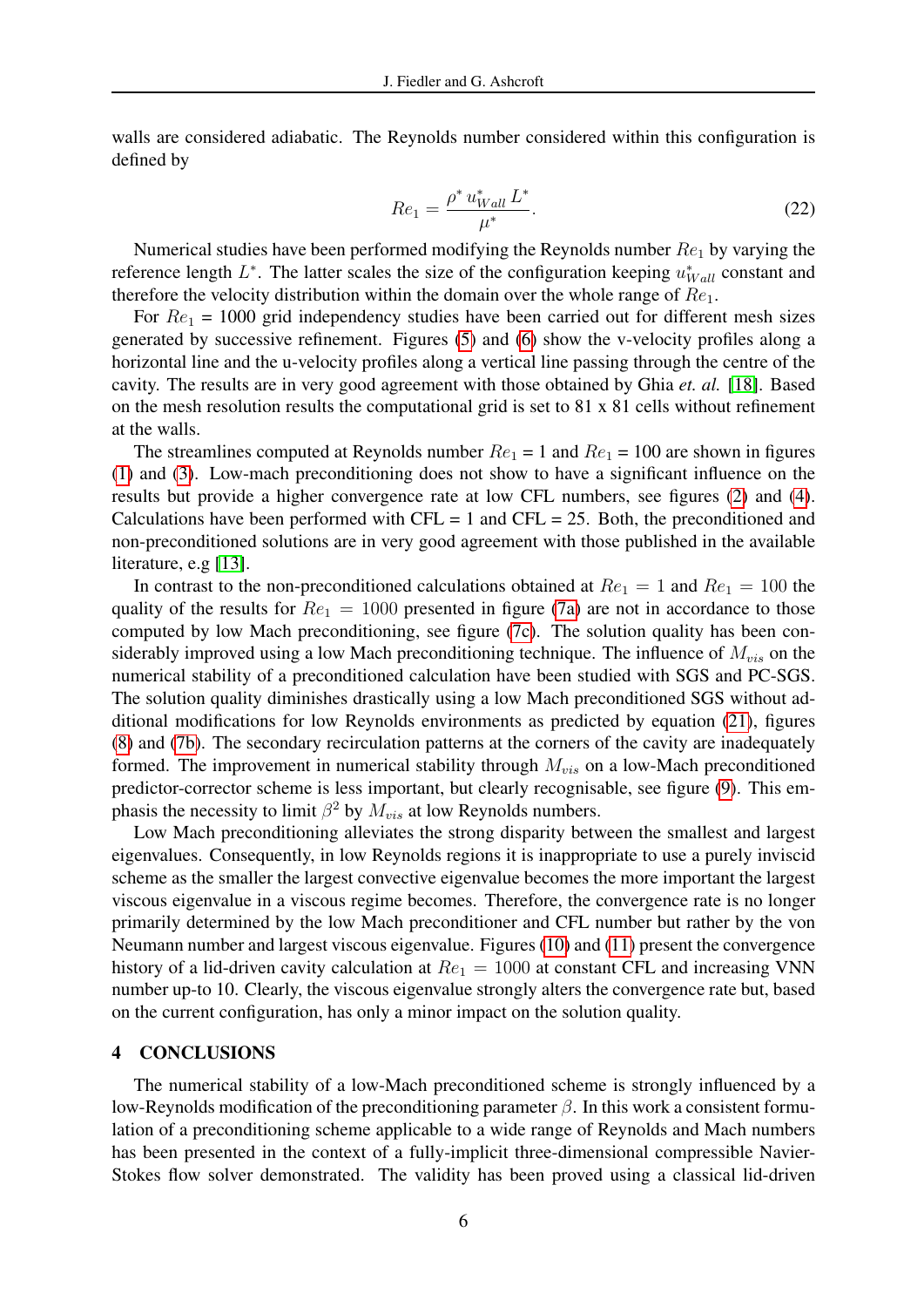cavity configuration. The influence of viscous timestep size has been studied and its impact on convergence rate shown. Moreover, for the configuration chosen in this work the viscous eigenvalues alter the computational result only slightly. In future work it is planned to investigate the viscous timestep behaviour depending on the ratio  $(CFL/NN)$  and low-Mach preconditioning on different computational configurations.

#### <span id="page-6-0"></span>**REFERENCES**

- [1] E. Turkel, Preconditioning techniques in computational fluid dynamics. *Annu. Rev. Fluid. Mech.*, 31, 385–416, 1999
- <span id="page-6-4"></span>[2] Ch. D. Depcik, A perfect local preconditioner for the Navier-Stokes equations. *Master Thesis*, University of Michigan, 2002
- <span id="page-6-5"></span>[3] S. Venkateswaran and L. Merkle, Analysis of preconditioning methods for the Euler and Navier-Stokes equations. *von K*a´*rm*a´*n Institute for Fluid Dynamics, Lecture Series*, 1999
- <span id="page-6-8"></span>[4] Ch. Hirsch, *Numerical Computation of Internal and External Flows*. John Wiley & Sons, Ltd., 2007
- <span id="page-6-7"></span>[5] K. Becker, K. Heitkamp and E. Kügeler, Recent progress in a hybrid-grid CFD solver for turbomachinery flows. *Proceedings of the 5th European Congress on Computational Methods in Applied Science and Engineering (ECCOMAS 2010), Lisbon, Portugal, June 2010*
- <span id="page-6-6"></span>[6] Y. Colin, H. Deniau and J.-F. Boussuge, A robust low speed preconditioning formulation for viscous flow computations. *Computer & Fluids*, 47, 1–15, 2011.
- <span id="page-6-11"></span>[7] R. C. Swanson, E. Turkel and J. A. White, An effective multigrid method for high-speed flows. *NASA CR-187602*, 1991.
- <span id="page-6-10"></span>[8] A. Jamenson, Time-dependent calculations using multigrid, with applications to unsteady flow past airfoils and wings. *AIAA-91-GT-1596*, 1991
- <span id="page-6-9"></span>[9] P. L. Roe, Approximative Riemann solvers, parameter vectors and difference schemes. *J. Comput. Phys.*, 43, 1981
- <span id="page-6-1"></span>[10] E. Turkel, Preconditioned Methods for Solving the Incompressible and Low-Speed Compressible Equations. *J. Comput. Phys.*, 72, 1987
- <span id="page-6-13"></span>[11] D. L. Darmofal and K. Siu, A robust multigrid algorithm for the Euler equations with local preconditioning and semi-coarsing. *J. Comput. Phys.*, 151, 1999
- <span id="page-6-2"></span>[12] J. M. Weiss and W. A. Smith, Preconditioning applied to variable and constant density flows. *AIAA Journal*, 33
- <span id="page-6-3"></span>[13] Y.-H. Choi and C. L. Merkle, The application of preconditioning in viscous flows. *J. Comput. Phys.*, 105, 1993
- <span id="page-6-12"></span>[14] S. Abarbanel and D. Gottlieb, Optimal time splitting for two- and three-dimensional Navier-Stokes equations with mixed derivatives. *J. Comput. Phys.*, 41, 1981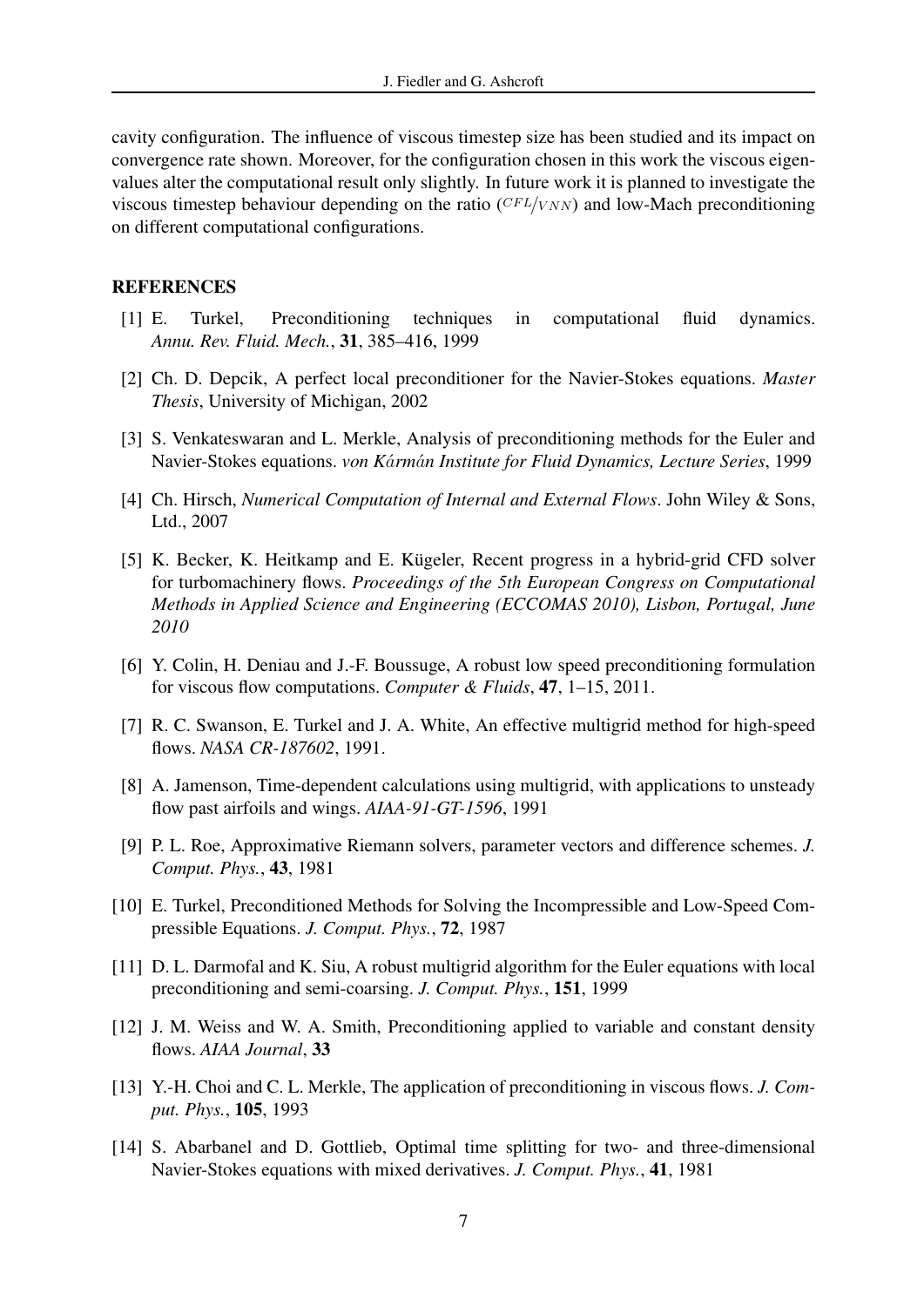- <span id="page-7-0"></span>[15] D. L. Darmofal and P. J. Schmid, The importance of eigenvectors for local preconditioners of the Euler equations. *J. Comput. Phys.*, 127, 1996
- <span id="page-7-2"></span>[16] E. Erturk, Discussions on driven cavity flow. *Int. J. Numer. Meth. Fl.*, 60, 275–294, 2008
- [17] P. L. Roe, Approximative Riemann solvers, parameter vectors and difference schemes. *J. Comput. Phys.*, 43, 357–372, 1981
- <span id="page-7-1"></span>[18] U. Ghia, K. N. Ghia and C. T. Shin, High-Re solutions for incompressible flow using the Navier-Stokes equations and a multigrid methods. *J. Comput. Phys.*, 48, 387–411, 1982



Figure 1: Streamlines in non-preconditioned (left) and preconditioned (right) calculations of a lid-driven cavity configuration for  $Re_1 = 1$ , CFL = 25 and VNN = 0.

<span id="page-7-3"></span>

<span id="page-7-4"></span>Figure 2:  $L_1$  Residual for  $Re_1 = 1$  obtained with CFL = 1, 25 and VNN = 0.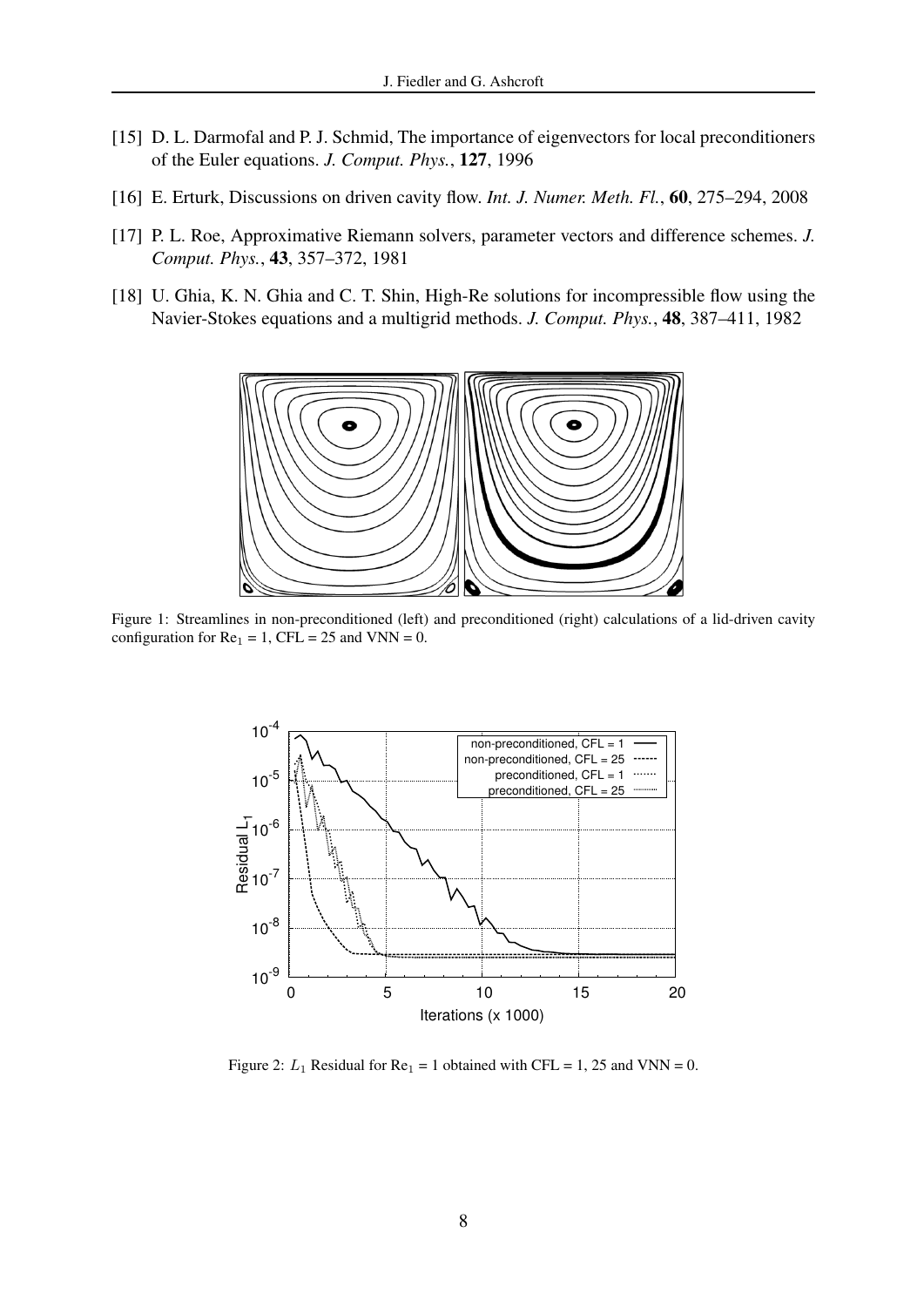

Figure 3: Streamlines in non-preconditioned (left) and preconditioned (right) calculations of a lid-driven cavity configuration for  $Re_1 = 100$ ,  $CFL = 25$  and  $VNN = 0$ .

<span id="page-8-0"></span>

<span id="page-8-1"></span>Figure 4:  $L_1$  Residual for Re<sub>1</sub> = 100 obtained with CFL = 1, 25 and VNN = 0.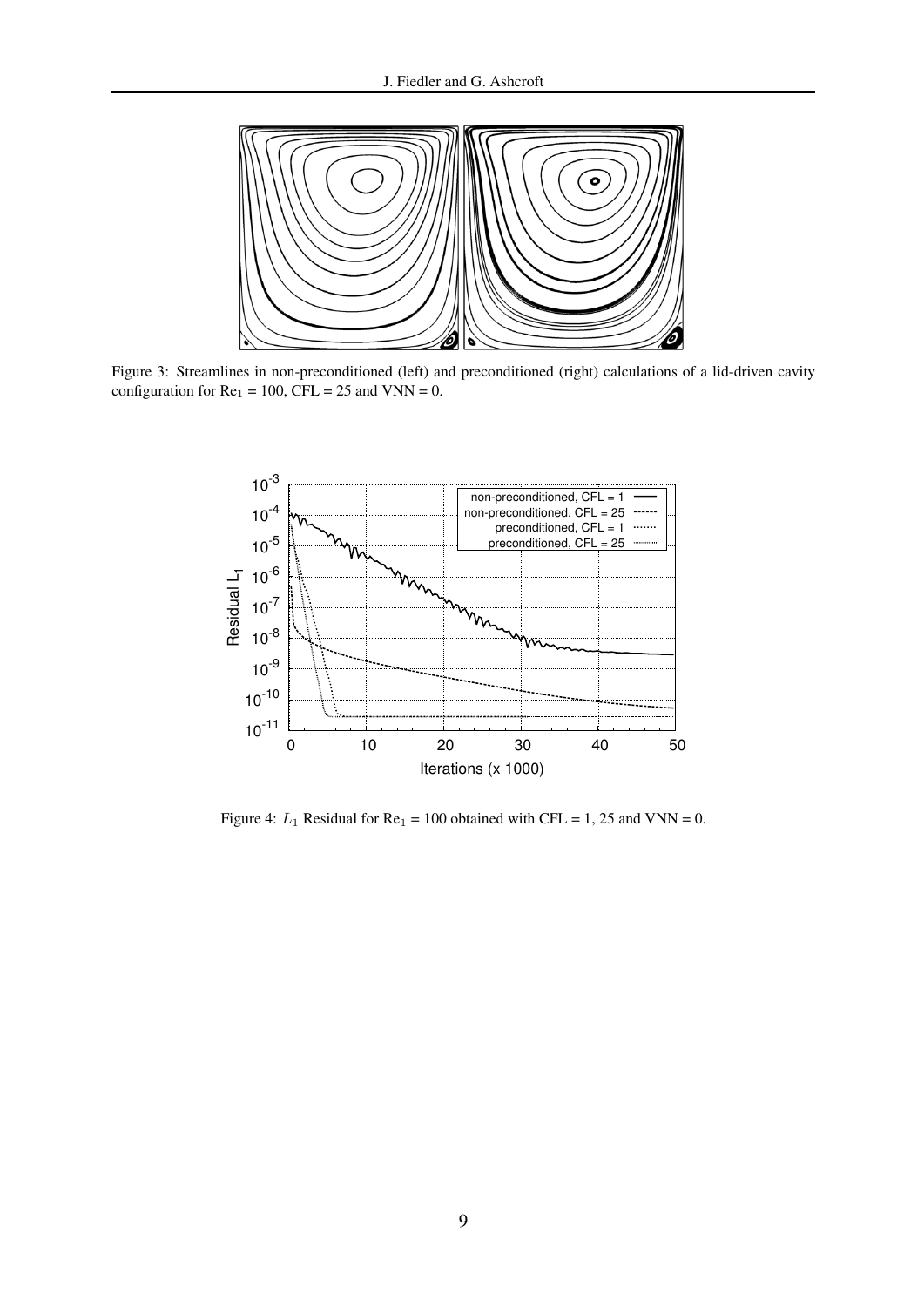

Figure 5: V-velocity profiles of a low-Mach preconditioned calculation along a horizontal line passing through the centre of the cavity at  $Re_1 = 1000$ , CFL = 25 and VNN = 0.

<span id="page-9-1"></span><span id="page-9-0"></span>

Figure 6: U-velocity profiles of a low-Mach preconditioned calculation along a vertical line passing through the centre of the cavity at  $Re_1 = 1000$ , CFL = 25 and VNN = 0.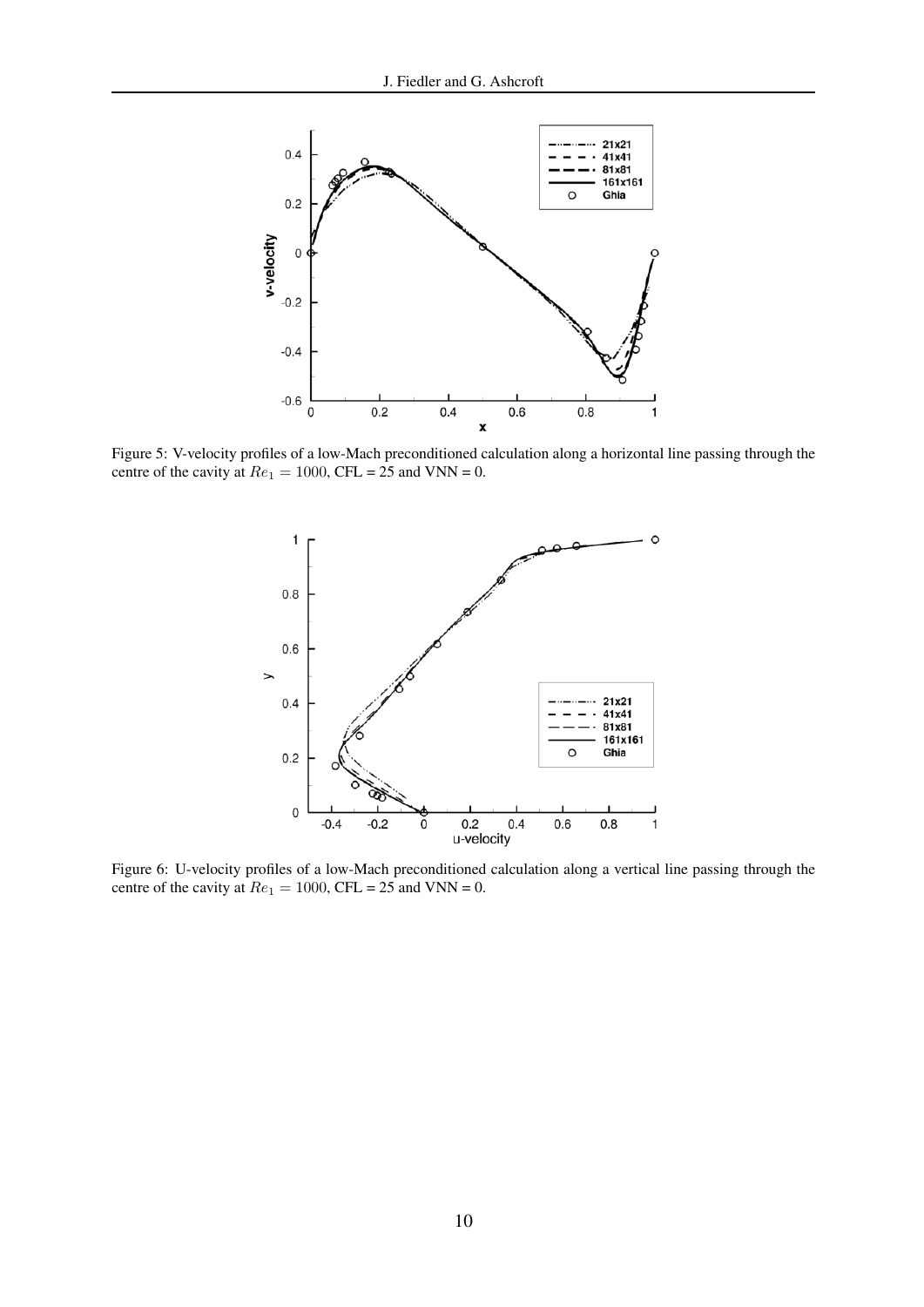<span id="page-10-0"></span>

Figure 7: Streamlines in a non-preconditioned [\(7a\)](#page-10-0), a preconditioned calculation without [\(7b\)](#page-10-3) and with low Reynolds modification [\(7c\)](#page-10-1) of  $\beta^2$  using a symmetric Gauss-Seidel solution scheme (SGS) for Re<sub>1</sub> = 1000,  $CFL = 25$  and  $VNN = 0$ .

<span id="page-10-3"></span><span id="page-10-2"></span><span id="page-10-1"></span>

Figure 8: Influence of  $M_{vis}$  on the numerical stability of a symmetric Gauss-Seidel solution scheme (SGS) for  $Re_1 = 1000$ , CFL = 25 and VNN = 0.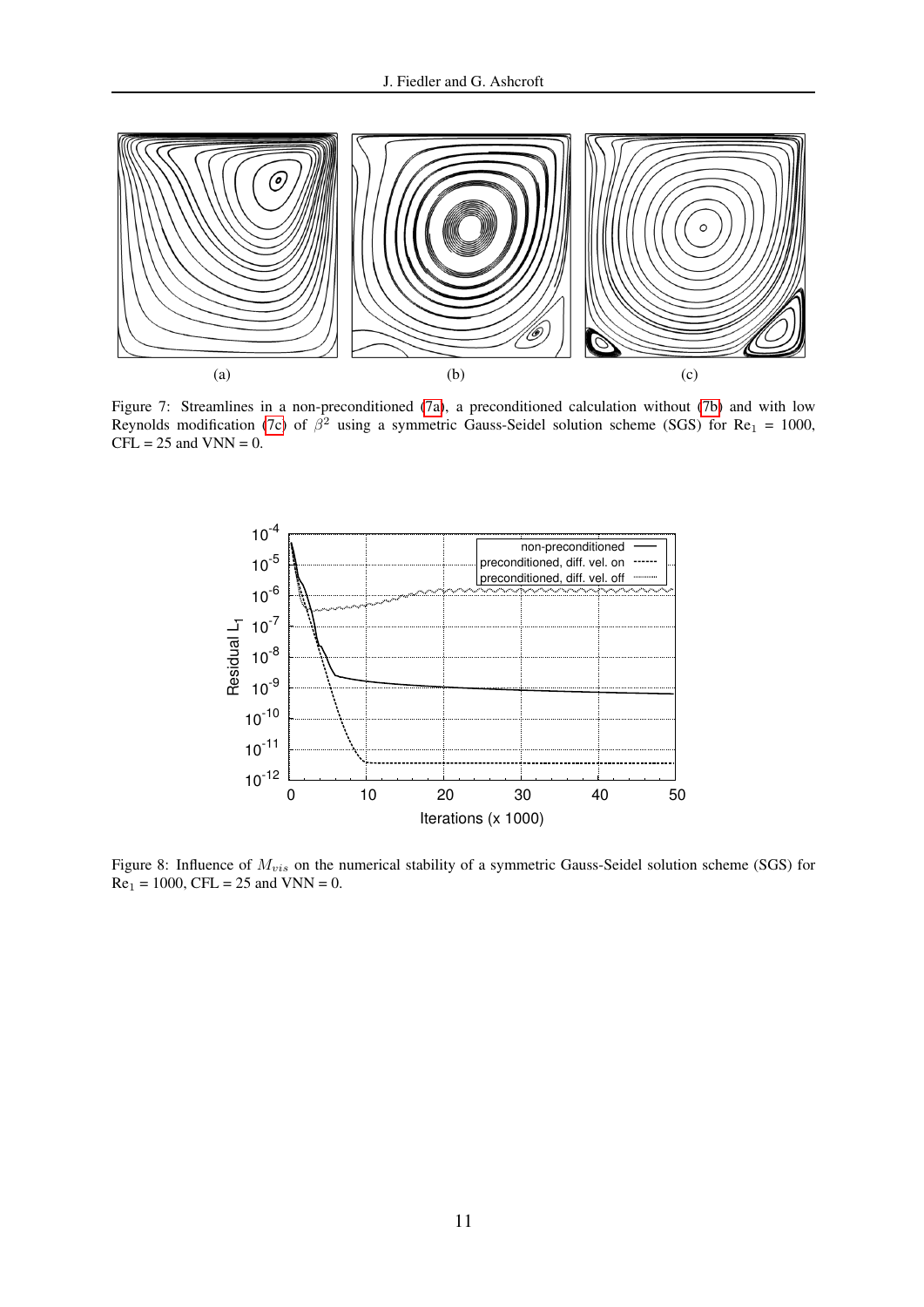![](_page_11_Figure_1.jpeg)

Figure 9: Influence of  $M_{vis}$  on the numerical stability of a low Mach preconditioned predictor-corrector Gauss-Seidel method (PC-SGS) for  $Re_1 = 1000$ , CFL = 25 and VNN = 0.

<span id="page-11-1"></span><span id="page-11-0"></span>![](_page_11_Figure_3.jpeg)

Figure 10: L<sup>1</sup> residual at increasing VNN of a low Mach preconditioned predictor-corrector Gauss-Seidel method (PC-SGS) at CFL = 1 and  $Re_1 = 1000$ .